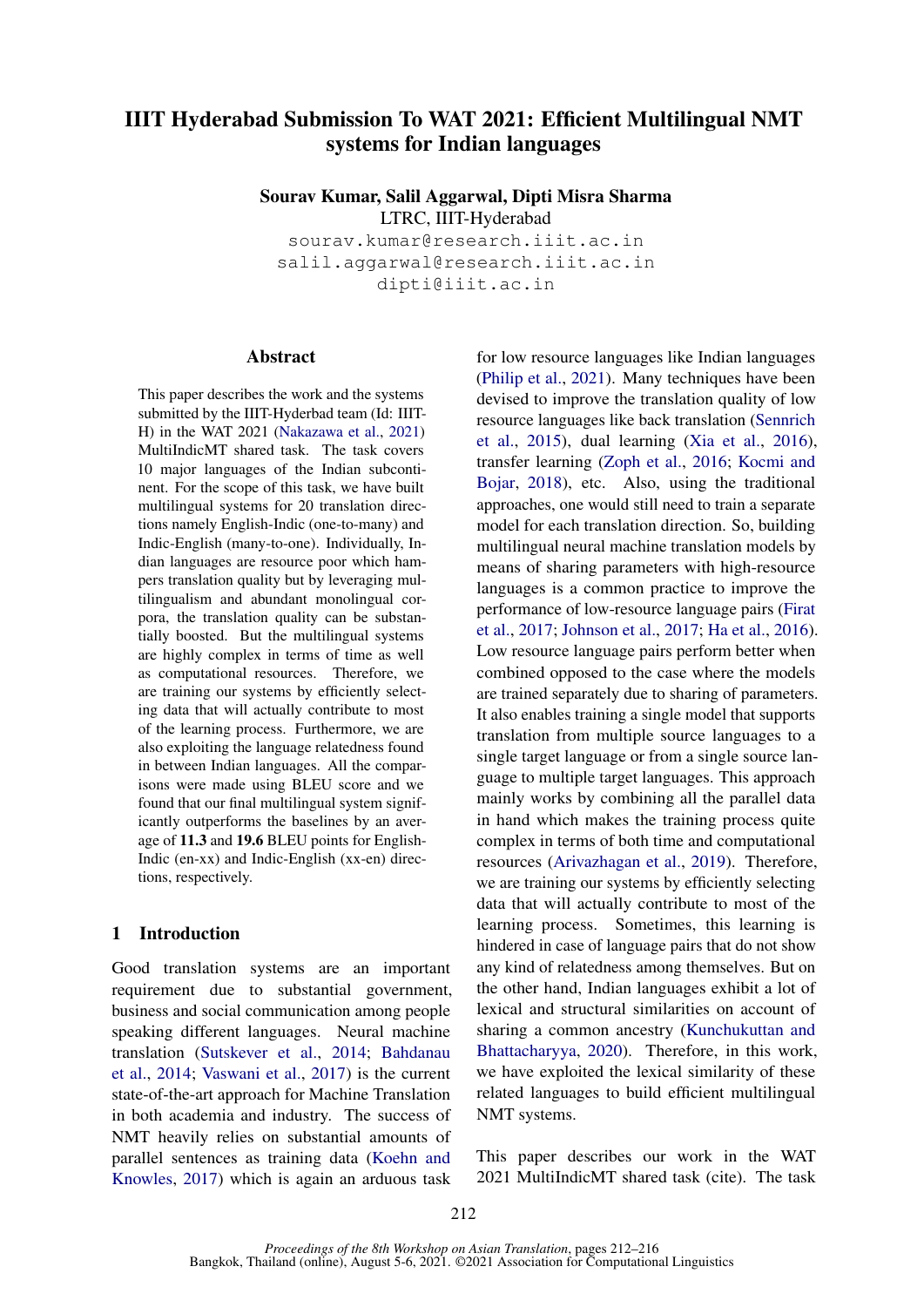| Domain        | PMI | Vit   | IITB  | ocor  | m20         | ufal | Wmat  | AL.   | ΙW    | Osub  | Ted  | Wtile | nlpc  | Tanz  | urst  | <b>Bible</b> |
|---------------|-----|-------|-------|-------|-------------|------|-------|-------|-------|-------|------|-------|-------|-------|-------|--------------|
| Vocab Overlap | 100 | 74.14 | 72.04 | 70.60 | 65.30 47.47 |      | 42.93 | 31.12 | 29.99 | 22.44 | 2215 | 16.70 | 16.28 | 14.86 | 10.58 | 10.09        |

Table 1: Vocab Overlap of domains with PMI

covers 10 Indic Languages (Bengali, Gujarati, Hindi, Kannada, Malayalam, Marathi, Oriya, Punjabi, Tamil and Telugu) and English. The objective of this shared task is to build translation models for 20 translation directions (English-Indic and Indic-English). This paper is further organized as follows. Section 2 describes the methodology behind our experiments. Section 3 talks about the experimental details like dataset pre-processing and training details. Results and analysis have been discussed in Section 4, followed by conclusion in Section 5.

### 2 Methodology

#### 2.1 Exploiting Language Relatedness

India is one of the most linguistically diverse countries of the world but underlying this vast diversity in Indian languages are many commonalities. These languages exhibit lexical and structural similarities on account of sharing a common ancestry or being in contact for a long period of time [\(Bhat](#page-3-5)[tacharyya et al.,](#page-3-5) [2016\)](#page-3-5). These languages share many common cognates and therefore, it is very important to utilize the lexical similarity of these languages to build good quality multilingual NMT systems. To do this, we are using the two different approaches namely Unified Transliteration and Sub-word Segmentation proposed by [\(Goyal](#page-3-6) [et al.,](#page-3-6) [2020\)](#page-3-6).

# 2.1.1 Unified Transliteration

The major Indian languages have a long written tradition and use a variety of scripts but correspondences can be established between equivalent characters across scripts. These scripts are derived from the ancient Brahmi script. In order to achieve this, we transliterated all the Indian languages into a common Devanagari script (which in our case is the script for Hindi) to share the same surface form. This unified transliteration is a string homomorphism, replacing characters in all the languages to a single desired script.

### 2.1.2 Subword Segmentation

Despite sharing a lot of cognates, Indian languages do not share many words at their non-root level. Therefore, the more efficient approach is to exploit

Indian languages at their sub-word level which will ensure more vocabulary overlap. Therefore, we are converting every word to sub-word level using the very well known technique Byte Pair Encoding (BPE) [\(Sennrich et al.,](#page-4-5) [2015\)](#page-4-5). This technique is applied after the unified transliteration in order to ensure that languages share same surface form (script). BPE units are variable length units which provide appropriate context for translation systems involving related languages. Since their vocabularies are much smaller than the morpheme and wordlevel models, data sparsity is also not a problem. In a multilingual scenario, learning BPE merge rules will not only find the common sub-words between multiple languages but it also ensures consistency of segmentation among each considered language pair.

#### 2.2 Data Selection Strategy

Since the traditional approaches of training a multilingual system simply work by combining all the parallel dataset in hand, making it infeasible in terms of both time as well as computational resources. Therefore, in order to select only the relevant domains, we are incrementally adding all the domains in decreasing order of their vocab overlap with the PMI domain [\(Haddow and Kirefu,](#page-3-7) [2020\)](#page-3-7). Detection of dip in the BLEU score [\(Papineni et al.,](#page-4-10) [2002\)](#page-4-10) is considered as the stopping criteria for our strategy. The vocab overlap between any two domains is calculated using the formula shown below:

$$
Vocabulary = \frac{|Vocabulary_1 \cap Vocabulary_2|}{max(|Vocabulary_1|, |Vocabulary_2|)} * 100
$$

Here, *Vocabd1 & Vocabd2* represents vocabulary of domain 1 and domain 2 respectively. Vocab overlap of each domain with PMI is shown in Table 1.

# 2.3 Back Translation

Back translation [\(Sennrich et al.,](#page-4-5) [2015\)](#page-4-5)is a widely used data augmentation method where the reverse direction is used to translate sentences from target side monolingual data into the source language. This synthetic parallel data is combined with the actual parallel data to re-train the model leading to better language modelling on the target side, regularization and target domain adaptation. Back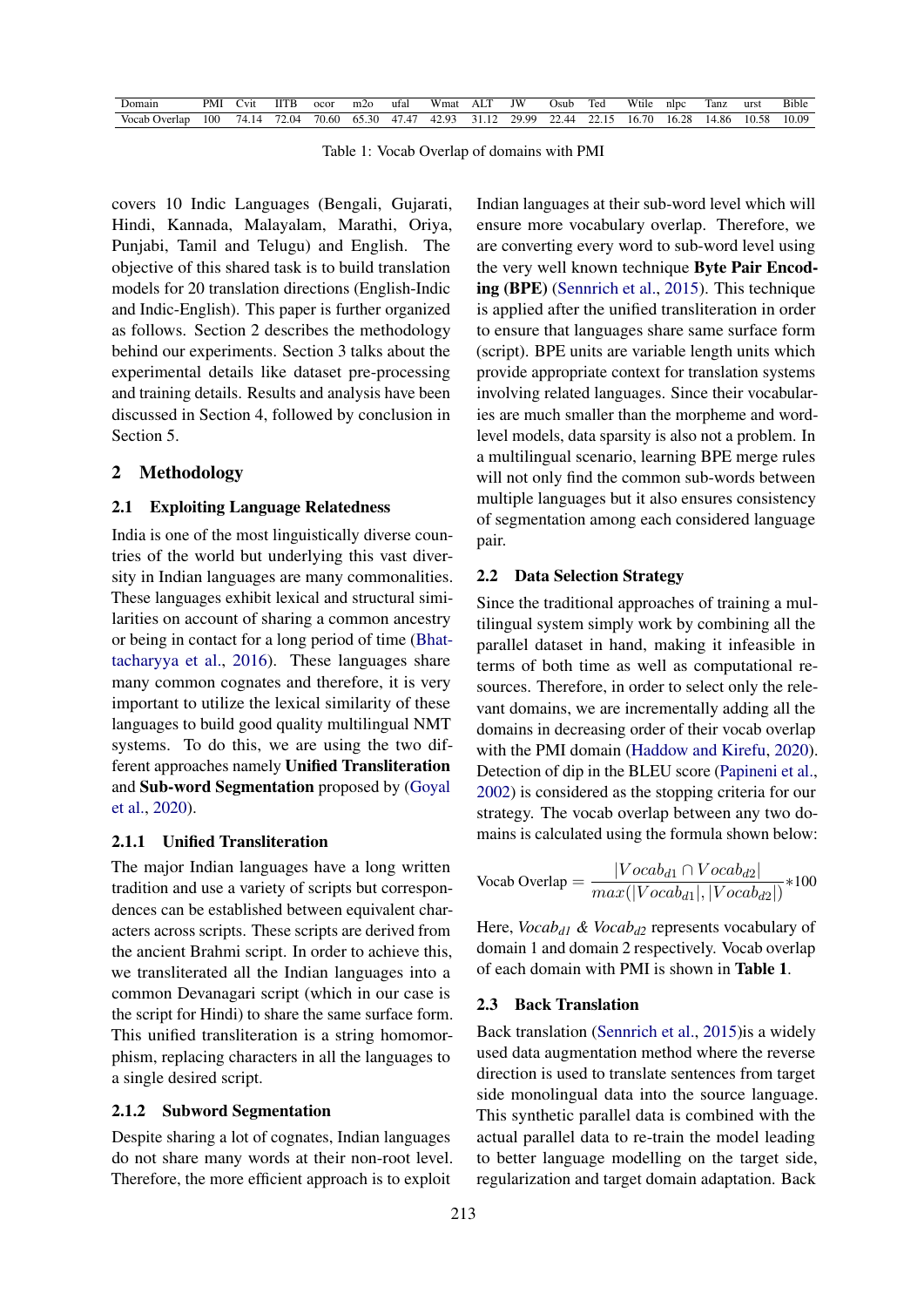| Dataset            | En-hi   | En-pa  | En-gu | En-mr  | En-bn  | En-or | En-kn    | En-ml | En-ta  | En-te |       |
|--------------------|---------|--------|-------|--------|--------|-------|----------|-------|--------|-------|-------|
| Parallel corpus    |         |        |       |        |        |       |          |       |        |       |       |
| <b>PMI</b>         | 50349   | 28294  | 41578 | 28974  | 23306  | 31966 | 28901    | 26916 | 32638  | 33380 |       |
| <b>CVIT</b>        | 266545  | 101092 | 58264 | 114220 | 91985  | 94494 |          | 43087 | 115968 | 44720 |       |
| <b>IITB</b>        | 1603080 |        |       |        |        |       |          |       |        | -     |       |
| Monolingual corpus |         |        |       |        |        |       |          |       |        |       |       |
|                    | En      | Hi     | Pa    | Gu     | Mr     | Bn    | $\alpha$ | Kn    | Ml     | Ta    | Te    |
| <b>PMI</b>         | 89269   | 151792 | 87804 | 123008 | 118848 | 16835 | 103331   | 79024 | 81786  | 90912 | 11325 |

Table 2: Training dataset statistics

translation is particularly useful for low resource languages. We use back translation to augment our multilingual models. The back translation data is generated by multilingual models in the reverse direction, hence some implicit multilingual transfer is incorporated in the back translated data also. For the scope of this paper, we have used monolingual data of the PMI given on the WAT website.

#### 2.4 Multilingual NMT and Fine-tuning

Multilingual model enables us to translate to and from multiple languages using a shared word piece vocabulary, which is significantly simpler than training a different model for each language pair. We used the technique proposed by [Johnson et al.](#page-3-2) [\(2017\)](#page-3-2) where he introduced a "language flag" based approach that shares the attention mechanism and a single encoder-decoder network to enable multilingual models. A language flag or token is part of the input sequence to indicate which direction to translate to. The decoder learns to generate the target given this input. This approach has been shown to be simple, effective and forces the model to generalize across language boundaries during training. It is also observed that when language pairs with little available data and language pairs with abundant data are mixed into a single model, translation quality on the low resource language pair is significantly improved. Furthermore, We are also fine tuning our multilingual system on PMI (multilingual) domain by the means of transfer learning b/w the parent and the child model.

#### 3 Experimental Details

## 3.1 Dataset and Preprocessing

We are using the dataset provided in WAT 2021 shared task. Our experiments mainly use PMI [\(Haddow and Kirefu,](#page-3-7) [2020\)](#page-3-7), CVIT [\(Siripragada](#page-4-11) [et al.,](#page-4-11) [2020\)](#page-4-11) and IIT-B [\(Kunchukuttan et al.,](#page-4-12) [2017\)](#page-4-12) parallel dataset, along with monolingual data of PMI for further improvements Table 2. We used

Moses [\(Koehn et al.,](#page-4-13) [2007\)](#page-4-13) toolkit for tokenization and cleaning of English and Indic NLP library [\(Kunchukuttan,](#page-4-14) [2020\)](#page-4-14) for normalizing, tokenization and transliteration of all Indian languages. For our bilingual model we used BPE segmentation with 16K merge operation and for multilingual models we learned the Joint-BPE on source and target side with 16K merges [\(Sennrich et al.,](#page-4-5) [2015\)](#page-4-5).

# 3.2 Training

For all of our experiments, we use the OpenNMTpy [\(Klein et al.,](#page-4-15) [2017\)](#page-4-15) toolkit for training the NMT systems. We used the Transformer model with 6 layers in both the encoder and decoder, each with 512 hidden units. The word embedding size is set to 512 with 8 heads. The training is done in batches of maximum 4096 tokens at a time with dropout set to 0.3. We use Adam [\(Kingma and Ba,](#page-4-16) [2014\)](#page-4-16) optimizer to optimize model parameters. We validate the model every 5,000 steps via BLEU [\(Papineni](#page-4-10) [et al.,](#page-4-10) [2002\)](#page-4-10) and perplexity on the development set. We are training all of our models with early stopping criteria based on validation set accuracy. During testing, we rejoin translated BPE segments and convert the translated sentences back to their original language scripts. Finally, we evaluate the accuracy of our translation models using BLEU.

#### 4 Results and Analysis

We report the Bleu score on the test set provided in the WAT 2021 MultiIndic shared task. Table 3 and Table 4 represents the results for different experiments we have performed for En-XX and XX-En directions respectively. The rows corresponding to *PMI + CVIT + Back Translation + Fine tuning on PMI multilingual* is our final system submitted for this shared task (Bleu scores shown in the table for this task are from automatic evaluation system). We observe that Multilingual system of PMI outperforms the bilingual baseline model of PMI by significant margins. The reason for this is the abil-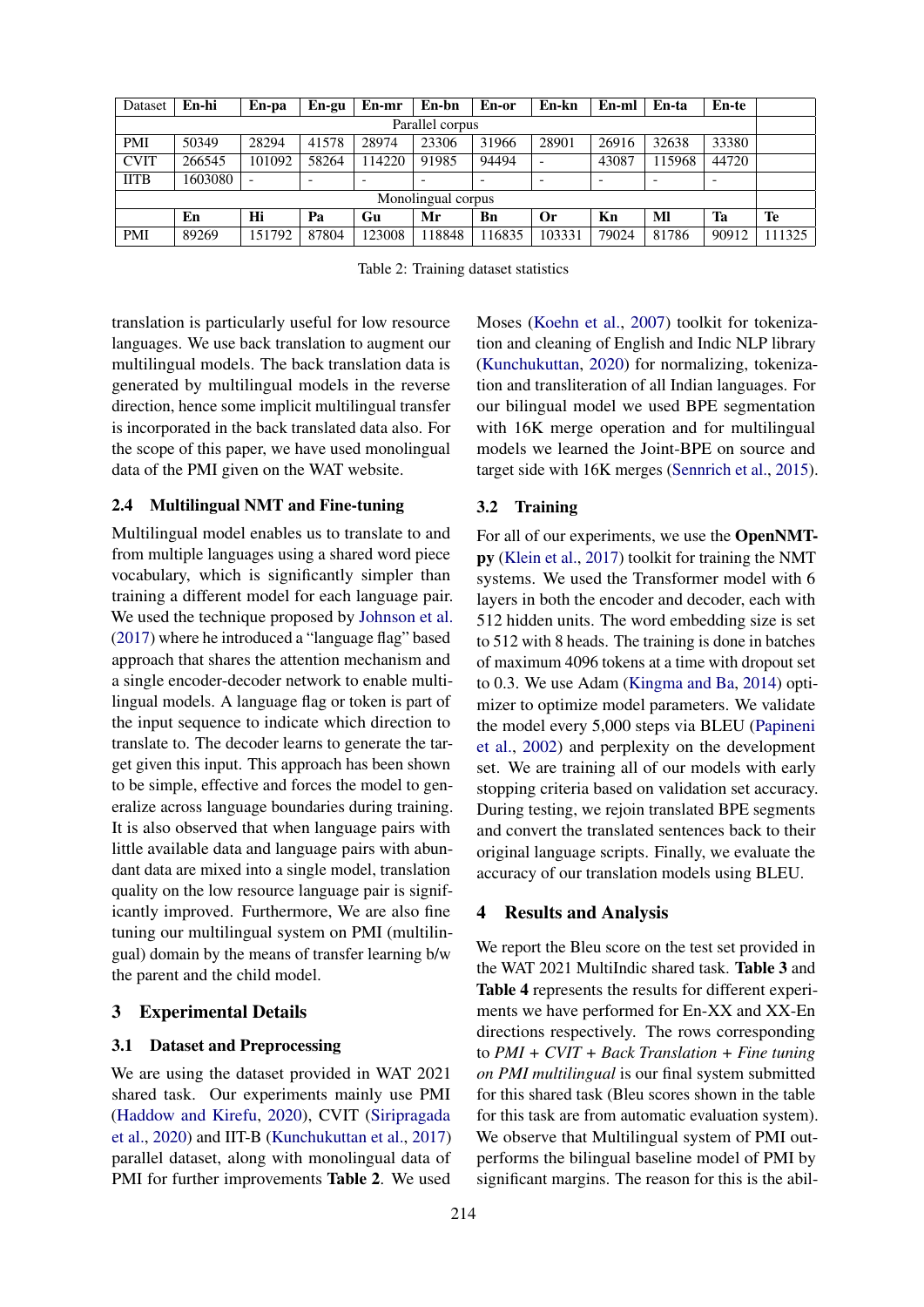| En-XX                            |       |       |       | en-hi en-pa en-gu en-mr en-bn en-or en-kn en-ml en-ta |       |             |       |       |       | en-te   |
|----------------------------------|-------|-------|-------|-------------------------------------------------------|-------|-------------|-------|-------|-------|---------|
| <b>PMI</b> Baselines             | 23.21 | 18.26 | 15.46 | 7.07                                                  | 5.25  | 8.32        | 8.67  | 4.63  | 5.32  | 6.12    |
| <b>PMI Multilingual</b>          | 28.22 | 26.00 | 21.19 | 13.37                                                 | 10.53 | 14.78 15.39 |       | 8.99  | 9.38  | 8.57    |
| PMI + CVIT Multilingual          | 32.86 | 28.29 | 23.85 | 16.74                                                 | 11.71 | 16.79       | 15.63 | 10.71 | 11.85 | 9.18    |
| $PMI + CVIT + IITB$ Multilingual | 32.68 | 23.55 | 22.36 | 15.74                                                 | 8.66  | 13.88 13.71 |       | 8.03  | 9.23  | 7.31    |
| $PMI + CVIT + Back Translation$  | 35.81 | 30.15 | 25.84 | 18.47                                                 | 12.50 | 18.52 17.98 |       | 11.99 | 12.31 | 12.89   |
| PMI + CVIT + Back Translation +  |       |       |       | 38.25 33.35 26.97 19.48 14.73 20.15 19.57 12.76 14.43 |       |             |       |       |       | - 15.61 |
| Fine Tuning on PMI Multilingual  |       |       |       |                                                       |       |             |       |       |       |         |

| Table 3: Results for En-XX direction |
|--------------------------------------|
|--------------------------------------|

| XX-En                                | hi-en | pa-en | gu-en       |        | mr-en bn-en or-en |       |             | kn-en ml-en | ta-en | te-en |
|--------------------------------------|-------|-------|-------------|--------|-------------------|-------|-------------|-------------|-------|-------|
| <b>PMI</b> Baselines                 | 24.69 | 19.80 | 20.16       | 11.70  | 10.25             | 13.80 | 13.32       | 11.30       | 9.82  | 13.39 |
| <b>PMI</b> Multilingual              | 26.91 | 24.26 | 23.91       | -19.66 | 17.44             | 19.65 | 21.08       | 18.99       | 18.95 | 19.94 |
| $\overline{PMI + CVIT}$ Multilingual | 39.40 | 37.35 | 35.12       | 29.59  | 25.35             | 30.38 | 29.56       | 27.69       | 28.12 | 28.97 |
| $PMI + CVIT + IITB$ Multilingual     | 37.93 | 36.08 | 35.03       | 28.71  | 24.18             | 29.04 | 28.95 27.24 |             | 27.61 | 28.41 |
| $PMI + CVIT + Back Translation$      | 41.41 | 39.15 | 37.84       | 32.17  | 26.90             | 32.52 | 32.58       | 28.99       | 29.31 | 30.29 |
| $PMI + CVIT + Back Translation+$     | 43.23 |       | 41.24 39.39 | 34.02  | 28.28             | 34.11 | 34.69       | 29.19       | 29.61 | 30.44 |
| Fine Tuning on PMI Multilingual      |       |       |             |        |                   |       |             |             |       |       |

Table 4: Results for XX-En direction

ity to induce learning from multiple languages; also there is increase in vocab overlap using our technique of exploiting language relatedness. Further we tried to improve the performance of system using the relevant domains by incrementally adding different domains based on vocab overlap to the already existing system. We observed a decrease in Bleu score after adding the IIT-B corpus and therefore we stopped our incremental training at that point. Further we can see that our final multilingual model using back translation and fine tuning outperforms all other systems. Our submission also got evaluated with AMFM scores which can be found in the WAT 2021 evaluation website.

#### $\overline{5}$ **Conclusion**

This paper presents the submissions by IIIT Hyderabd on the WAT 2021 MultiIndicMT shared Task. We performed experiments by combining different pre-processing and training techniques in series to achieve competitive results. The effectiveness of each technique is demonstrated. Our final submission able to achieve the second rank in this task according to automatic evaluation.

# **References**

<span id="page-3-4"></span>Naveen Arivazhagan, Ankur Bapna, Orhan Firat, Dmitry Lepikhin, Melvin Johnson, Maxim Krikun, Mia Xu Chen, Yuan Cao, George Foster, Colin Cherry, et al. 2019. Massively multilingual neural machine translation in the wild: Findings and challenges. arXiv preprint arXiv:1907.05019.

- <span id="page-3-0"></span>Dzmitry Bahdanau, Kyunghyun Cho, and Yoshua Bengio. 2014. Neural machine translation by jointly learning to align and translate. arXiv preprint arXiv:1409.0473.
- <span id="page-3-5"></span>Pushpak Bhattacharyya, Mitesh M Khapra, and Anoop Kunchukuttan. 2016. Statistical machine translation between related languages. In Proceedings of the 2016 Conference of the North American Chapter of the Association for Computational Linguistics: Tutorial Abstracts, pages 17-20.
- <span id="page-3-1"></span>Orhan Firat, Kyunghyun Cho, Baskaran Sankaran, Fatos T Yarman Vural, and Yoshua Bengio. 2017. Multi-way, multilingual neural machine translation. Computer Speech & Language, 45:236-252.
- <span id="page-3-6"></span>Vikrant Goyal, Sourav Kumar, and Dipti Misra Sharma. 2020. Efficient neural machine translation for lowresource languages via exploiting related languages. In Proceedings of the 58th Annual Meeting of the **Association for Computational Linguistics: Student** Research Workshop, pages 162-168.
- <span id="page-3-3"></span>Thanh-Le Ha, Jan Niehues, and Alexander Waibel. 2016. Toward multilingual neural machine translation with universal encoder and decoder. arXiv preprint arXiv:1611.04798.
- <span id="page-3-7"></span>Barry Haddow and Faheem Kirefu. 2020. Pmindia-a collection of parallel corpora of languages of india. arXiv preprint arXiv:2001.09907.
- <span id="page-3-2"></span>Melvin Johnson, Mike Schuster, Quoc V Le, Maxim Krikun, Yonghui Wu, Zhifeng Chen, Nikhil Thorat, Fernanda Viégas, Martin Wattenberg, Greg Corrado, et al. 2017. Google's multilingual neural machine translation system: Enabling zero-shot translation. Transactions of the Association for Computational Linguistics, 5:339-351.